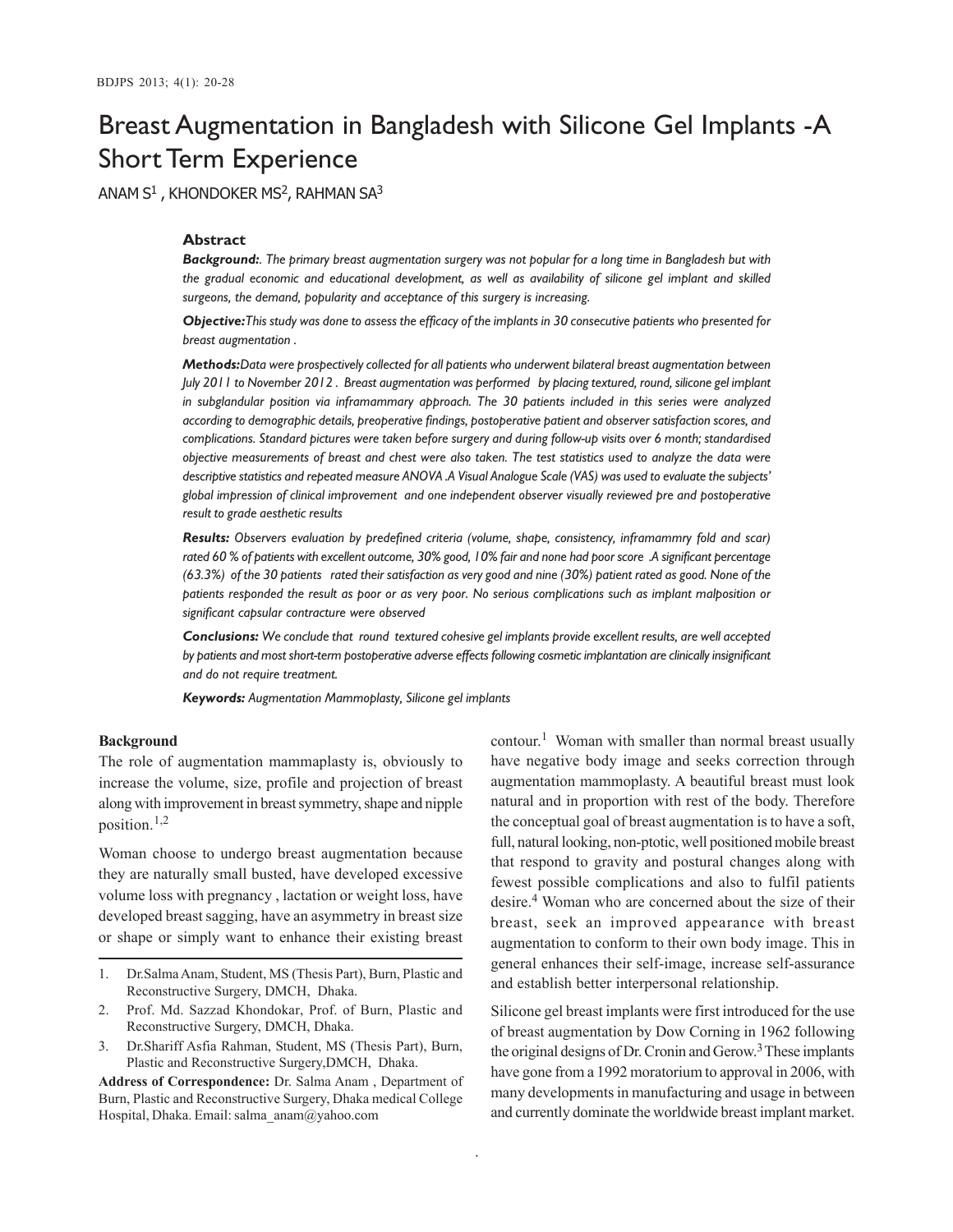Breast Augmentation in Bangladesh with Silicone Gel Implants Anam S et al. Anam S et al.

Silicone gel implant commercially available today is refined and safer devices than their predecessors. Large bodies of data now support the safety of breast implants in general, with the main safety concerns being the potential for local complications and the need for secondary surgeries With the advances in implant technology involving both enhanced texturing, cohesiveness more consistent aesthetic breast form can be achieved. In general silicone gel filled implants tends to feel more natural, look better subgladularly compare with saline implant show less rippling and better suited for patient with minor ptosis. The consistency of the gel creates softer, more natural peripheral breast contour and overall softer feel to the breast. The surgeon can use specific measurements of breast width, and projection to custom select an implant specific to each breast. Patient need to be carefully selected and oriented and at the same time proper evaluation of the case and choice of the most adequate implant and plane of location are essential to obtain a consistently excellent result.<sup>3</sup>

Augmentation mammaplasty has become one of the most popular aesthetic procedures in the world. It is estimated that more than 1 % of the adult female population in the United States (between1and 2 million) has undergone breast augmentation using implant. About 80% of implants are placed for cosmetic purposes and 20% for reconstructive reasons.<sup>14</sup> With rapid economic development in Southeast Asia, breast augmentation and other cosmetic surgeries are increasingly performed. Due to scepticism and ignorance this cosmetic surgery was not popular for a long time in Bangladesh but with economic growth and educational development, as well as availability of silicone gel implant and skilled surgeons, the demand, popularity and acceptance of this surgery is gradually increasing. In spite of our conservative culture and religious taboos woman in Bangladesh are becoming interested in this procedure.

#### **Methods**

## *Sample Population*

This prospective observational study analyzed 30 patients undergoing primary augmentation mammaplasty between July 2011 to November 2012 in different private hospitals as well as in Plastic Surgery Department, DMCH, and Dhaka. All female patients aged 18 years or above with hypomastia and desiring for cosmetic breast augmentation were considered as the study population. The exclusion criteria specified previously performed breast surgery and simultaneously conducted mastopexy, medical history precluding suitability for surgery (eg, advanced fibrocystic disease or inadequate breast tissue), pregnancy or breastfeeding, any condition that might constitute an unduly high surgical risk, and psychological characteristics that might be incompatible with the surgical procedure or the implant.

## *Data Recording*

*Preoperative data*. In all cases, the following were recorded: patient demographic information, breast cup size, breast width, presence of ptosis (grade-1), midline-to-nipple distance, areola-to-inframammary fold (IMF) distance, suprasternal notch-to-nipple distance. Traditional system of cup size measurement was utilized in present study.

*Operative data.* The volume of implants placed was recorded in each case. Implant selections were made based on data from measurements, including reasonable patient wishes for size outcome. Large-volume augmentation with devices that exceeded the breast base diameter was avoided.

*Postoperative data.* Data regarding the aesthetic effect of implantation on the breast included- correction of ptosis and postoperative cup size increase. Early complications were recorded, including hematoma, wound infection, and seroma formation. Longer-term outcomes such as scar quality, capsular contracture (CC), nipple sensation were recorded at least six months postoperatively. The results were evaluated and compared 1. 3 and 6 months after augmentation using the patients' own assessments (a rating of 0–10 points) and scoring by observer (using five subscales of the modified Garbay system). Each patient received an assessment sheet to record her postoperative satisfaction with clinical improvement using a visual analogue scale (VAS), indicating satisfaction with volume, symmetry, shape, scar &consistency. Breast symmetry, shape, inframmary fold, consistency and scar quality were subjectively evaluated during follow-up visits following surgery by an observer. The effectiveness evaluation included changes in bra cup size from pre- to post surgery , subject and observer satisfaction with the implants.

#### *Surgical Method*

*Preoperative planning.* Implant base diameter selected was slightly (0.5 cm) less wide than the existing breast width. Implant projection was selected by subtracting the preoperative mammary projection from the projection desired by the patient. After considering these two implant variable, implant volume was determined from the manufacturer's published data charts. By this means, an approximate volume and projection of the implant was determined preoperatively. In this patient series, only round, textured, cohesive silicone gel implants were placed in subglandular pocket by giving inframammary incision.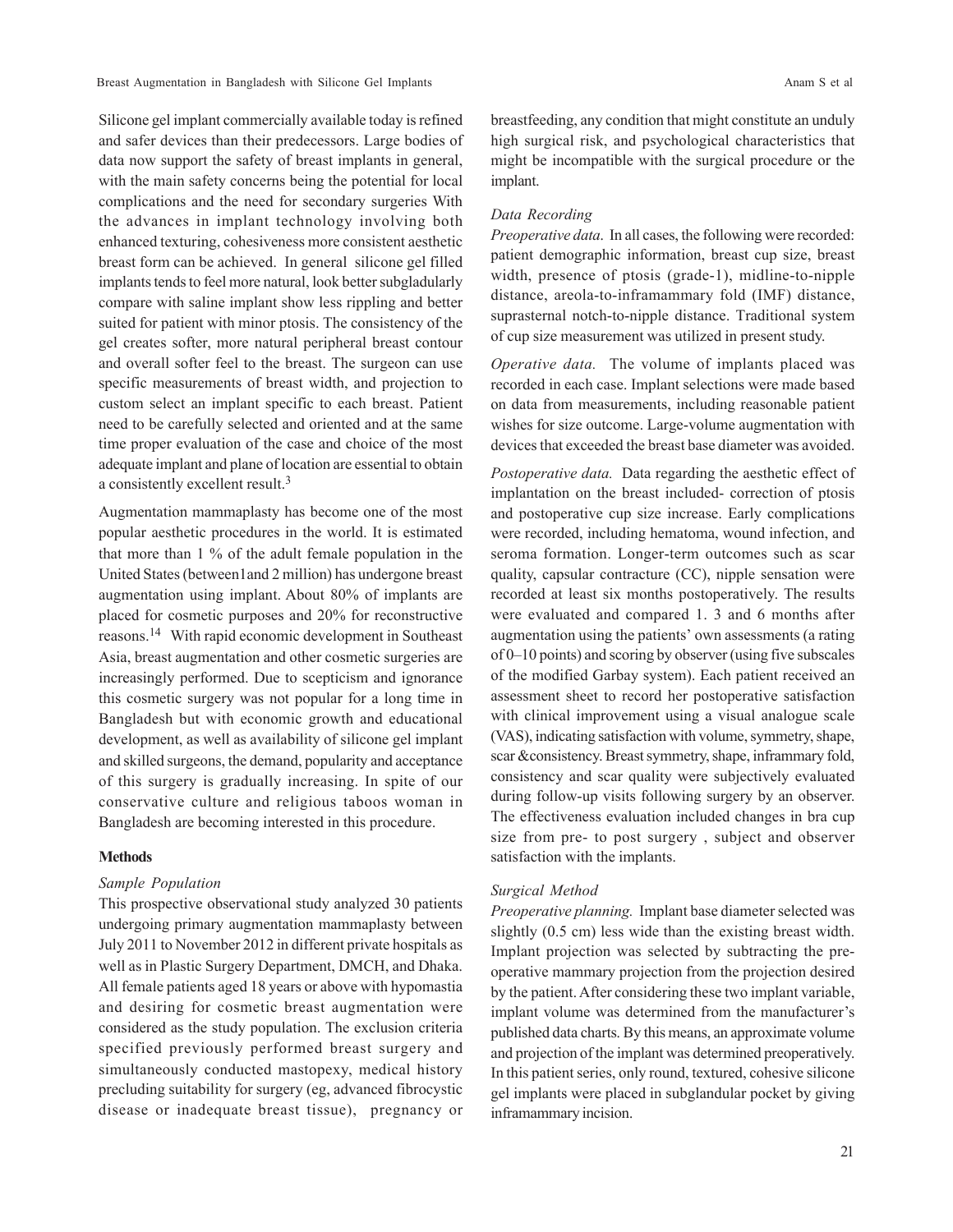Breast Augmentation in Bangladesh with Silicone Gel Implants Anam S

*Operative technique***.** All patients are counselled and informed about the risk and benefit of the procedure. Preoperative markings are done with patients standing in normal anatomical position. The boundaries of implant pocket are delineated. With patient under general anaesthesia access in all cases was via an inframammary incision no more than 5 cm in length, Skin and subcutaneous tissue incised. After sharp dissection on top of pectoralis major fascia, subglandular pocket preparation is completed bluntly using finger dissection according to preoperative marking. Preoperatively selected silicone gel, textured, round implant of definite volume is inserted into the pocket followed by meticulous haemostasis. One drain was inserted via a stab incision placed laterally to each breast. Closure was achieved in 3 layers- fascia and dermal layer with 3-0 Vicry and skin with 5-0 prolene sutures. Surgical dressings were applied to the wounds and drain sites.

Oral antibiotics were continued for one week postoperatively. Drains were removed the following day and stitches removed after one week. Patients were advised to avoid physical exercise for 3 weeks. Follow up care consists of outpatient visit on 1st, 4th, 12th and 24th week.

#### **References**

## *Preoperative Data.*

Demographic data revealed that the mean age of patients was 31.8 years (range, 20-40 years). Majority of women to be married (76.6%) , house wife (43.2%), and were graduate (73.2%). Maximum number of subjects was candidate for cosmetic breast augmentation (46.6%).Ptosis grade -1 was present in 8(53%) cases. The most common pre-augmentation cup size was A, with a range from AA to C

#### *Operative Data*

The size of implant placed in primary augmentation ranged from 180 - 380 cc and in 43.3% cases implant volume used were between 280-300cc

#### *Postoperative Data*

Follow-up ranged from 1 week to 6 months. Postoperative assessment showed an overall increase in breast volume by an average of 2.96 cup sizes. Postoperatively majority of augmented subjects had increase in 3 cup size (76.7%) followed by 2 cup size increase in (13.3%) and 4 cup size increase in (10%) cases. None of the patient had single cup size increase. The post implantation increase in cup size was significant and met the patients' desire. Breast ptosis was corrected in 7 patients (96.7%) out of 8 by placing implant but only one (3.3%) patient still had ptosis after augmentation.

The data collected by physicians during visits showed that at 1st week postoperatively the most common complications

for augmentation subjects were breast pain (26.7%)and altered nipple sensory change noted in 11(16.7%) of the 30 primary augmentation cases . In three cases, this change was unilateral, and in eight cases, it was bilateral. Early complications included 3 cases (10%) of hematoma requiring drainage, five cases (16.7%) of small seroma not requiring surgery, one (3.33%) minor postoperative wound infections requiring antibiotic treatment. Over one-third (36.7%) of surgery-related minor complications (like hematoma, seroma, infection, breast pain and altered NAC sensation) developed in the 1st week which then gradually decreased and only 2cases (6.7%) of altered NAC sensation and 2 cases (6.7%) of breast pain at month 6. Implant palpability/visibility was experienced by two patients (6.7%) and two patients (6.7%) had slight hypertrophic scarring at 6 month.

Subjective patient assessment at least six months postoperatively revealed a high level of patient satisfaction. Patients own appraisal of satisfaction with overall outcome judged on a scale of 1 to 10, where the patients were asked to score by their own regarding volume, symmetry, shape, scar &consistency and the data was recorded by a non-biased third person not related to this study; A large number of patients marked their satisfaction as very good (19, 63.3%), good  $(9, 30\%)$  & satisfactory  $(2, 6.6\%)$ . Whereas, none of the patients responded the result as poor or as very poor.

Observers evaluation (subjective) by predefined criteria (volume, shape, consistency, inframammry fold and scar) rated 60 % of patients with excellent outcome, 30% good, 10% fair and none had poor score

The current study is a short term study with small population size. Preliminary safety and effectiveness data from this study indicate that the use of the silicone gel implants yields no capsular contracture, no rupture, no displacement, no revision rates, as well as decreased complication rates and high satisfaction rates. Subject satisfaction with implants was from very good to good in 93.3% cases. Observer evaluation was excellent to good in 90% cases. Overall consensus was that there was visual improvement of the breast when compared with the preoperative status..

Majority of breast ptosis were corrected (96.7%) and 76.7% patient had 3 cup size increase after augmentation. Despite the prolonged litigation and settlement of lawsuits concerning silicone breast implants and their possible association with life killing complication, there has been resurgence in the frequency of breast augmentation. It has ultimately been shown that there is no link between silicone gel implant and life threatening systemic illness.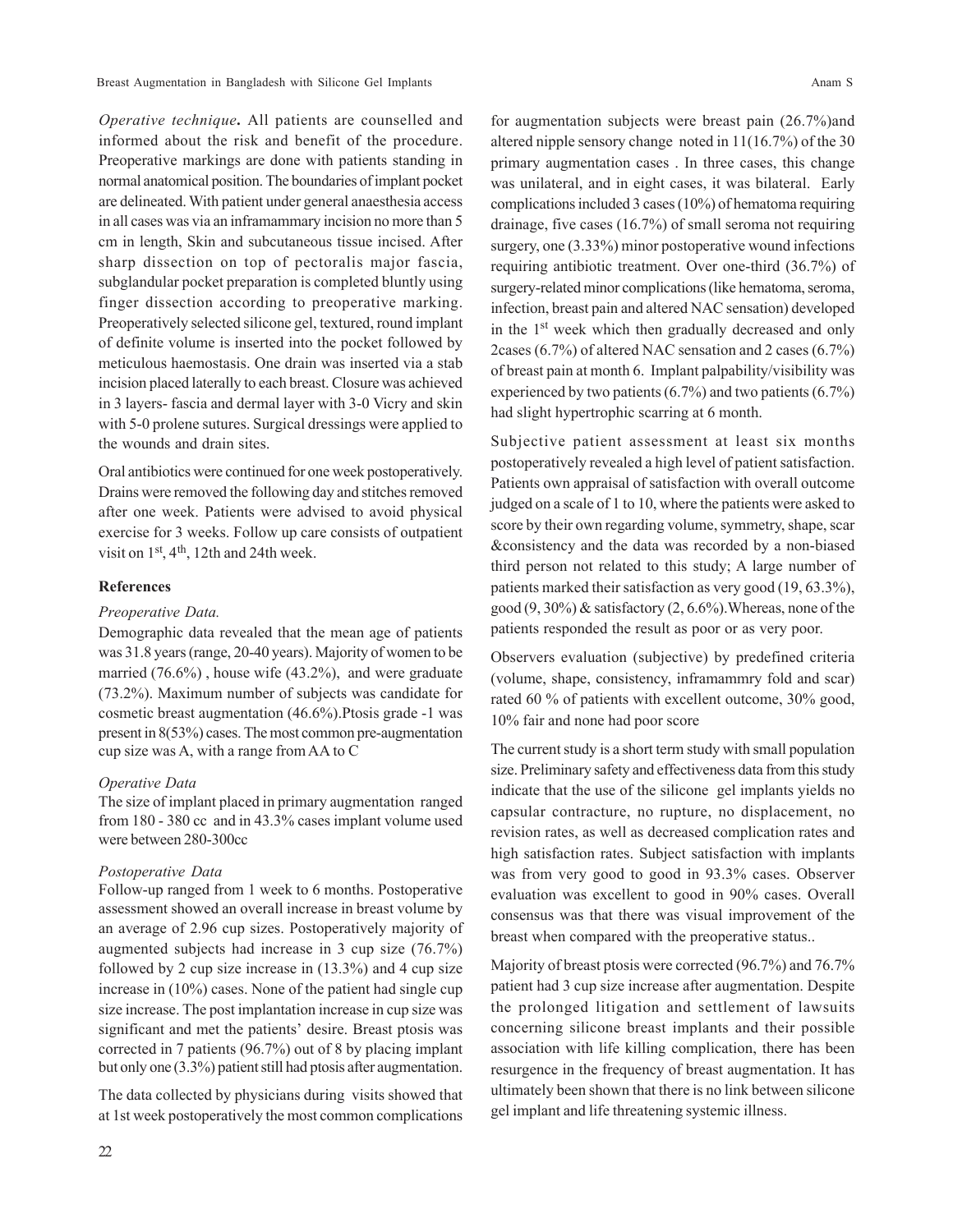Breast Augmentation in Bangladesh with Silicone Gel Implants Anam S et al. Anam S et al.

**Table V** *Indications for breast augmentation*

| Indication                                     | Frequency | Percent |
|------------------------------------------------|-----------|---------|
| Cosmetic augmentation only                     | 14        | 46.6    |
| Augmentation with breast ptosis                | 8         | 26.6    |
| Augmentation with post<br>lactation involution | 6         | 20.0    |
| Augmentation with congenital                   | 2         | 6.8     |
| hypomastia                                     |           |         |
| Total                                          | X         | 100.0   |

**Table VIII** *Patients own appraisal of satisfaction*

| <b>Satisfaction Score</b> | Frequency | Percent |  |
|---------------------------|-----------|---------|--|
| Very Good $(9-10)$        | 19        | 63.3    |  |
| $Good (7-8)$              | 9         | 30.0    |  |
| Satisfactory (5-6)        | 2         | 6.7     |  |
| Poor $(3-4)$              | 0         | 0.0     |  |
| Very Poor $(0-2)$         | 0         | 0.0     |  |
| Total                     | 30        | 100.0   |  |



# **Fig.-1.** *Implant Volume*

**Table VI** *Preoperative cup size*

| Cup size | Frequency | Percent |
|----------|-----------|---------|
| A A      | 6         | 20.0    |
|          | 20        | 66.7    |
| B        | 3         | 10.0    |
| C        |           | 3.3     |
| Total    | 30        | 100.0   |

# **Table VII** *Post-operative Increase in Cup size*

| Increase in Cup size    | Frequency | Percent |
|-------------------------|-----------|---------|
| One Cup size increase   |           | 0.0     |
| Two Cup size increase   |           | 133     |
| Three Cup size increase | 23        | 767     |
| Four Cup size increase  | 3         | 10.0    |
| Total                   | 30        | 100 0   |

| Evaluation (score)<br>Frequency<br>Percentage<br>Excellent $(10-9)$<br>18<br>60<br>Good $(8-7)$<br>30<br>9<br>Fair $(6-5)$<br>10<br>3<br>Poor $(4-1)$<br>$\theta$<br>0 | Evaluation of outcome by observer<br>$(n=30)$ |  |  |  |
|------------------------------------------------------------------------------------------------------------------------------------------------------------------------|-----------------------------------------------|--|--|--|
|                                                                                                                                                                        |                                               |  |  |  |
|                                                                                                                                                                        |                                               |  |  |  |
|                                                                                                                                                                        |                                               |  |  |  |
|                                                                                                                                                                        |                                               |  |  |  |
|                                                                                                                                                                        |                                               |  |  |  |

**Table IX**

# **Table X** *Distribution of patients by complications encountered (n= 30)*

Total 30 100

| Complications       | Follow up period |         |                             |         |
|---------------------|------------------|---------|-----------------------------|---------|
|                     | Week 1           |         | Month 1 Month 3 Month 6     |         |
|                     | $n$ (%)          | $n$ (%) | $n\left(\frac{0}{0}\right)$ | $n$ (%) |
| Surgery related     | 11(36.7)         | 8(26.7) | 7(23.3)                     | 4(13.3) |
| Hematoma            | 3(10.0)          | 0(0.0)  | 0(0.0)                      | 0(0.0)  |
| Seroma              | 5(16.7)          | 0(0.0)  | 0(0.0)                      | 0(0.0)  |
| Infection           | 1(3.3)           | 0(0.0)  | 0(0.0)                      | 0(0.0)  |
| Breast pain         | 8(26.7)          | 8(26.7) | 5(16.7)                     | 2(6.7)  |
| Altered NAC         | 11(36.7)         | 7(23.3) | 3(10.0)                     | 2(6.7)  |
| Implant related     | 0(0.0)           | 4(13.3) | 6(20.0)                     | 4(13.3) |
| Implant visibility  | 0(0.0)           | 4(13.3) | 4(13.3)                     | 2(6.7)  |
| Implant palpability | 0(0.0)           | 4(13.3) | 4(13.3)                     | 2(6.7)  |
| Hypertrophic scar   | 0(0.0)           | 0(0.0)  | 2(6.7)                      | 2(6.7)  |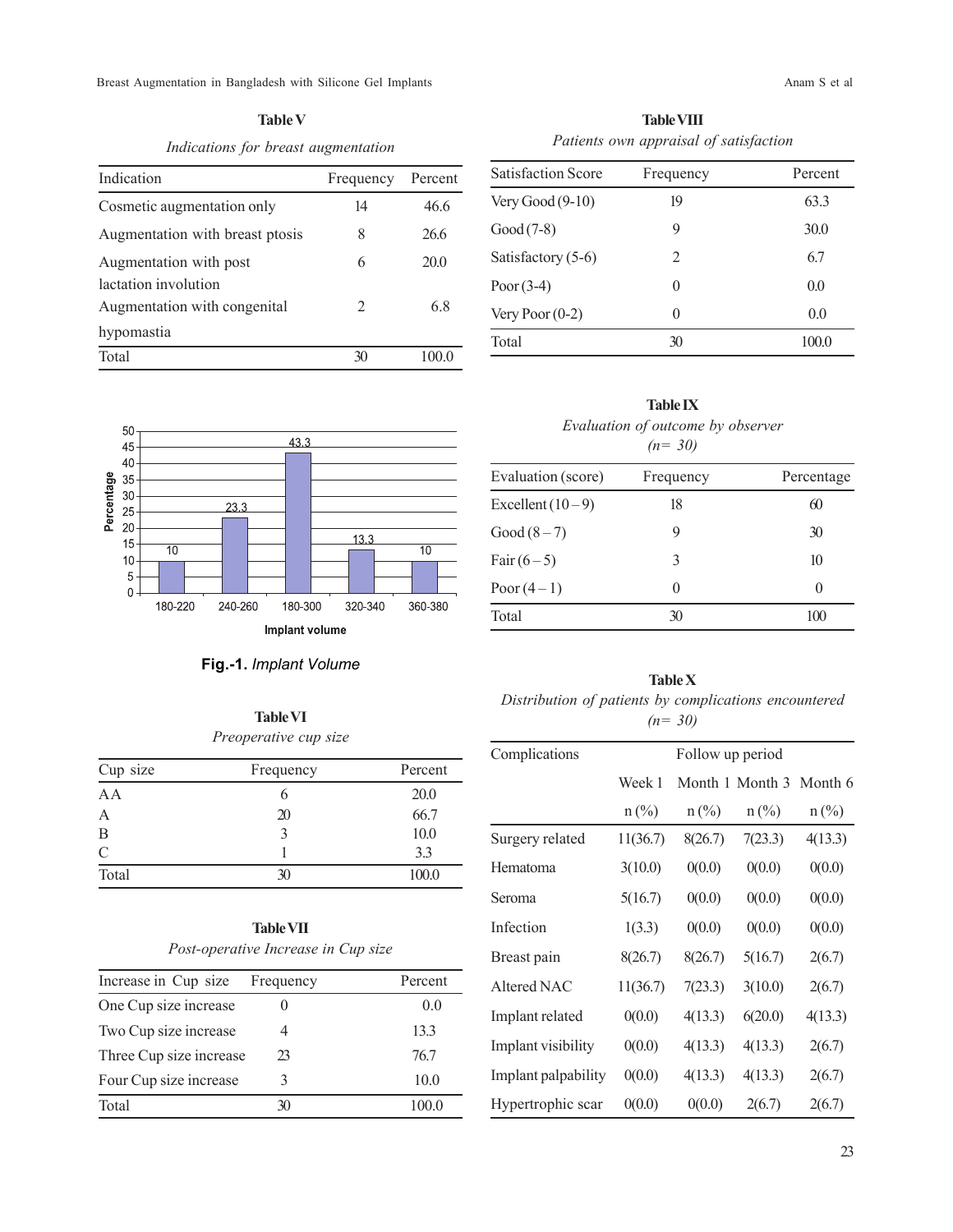## **Discussion**

Analysis of demographic data in our study revealed that the patient's age varied from 20 years to 40 years, with mean age  $31.8 \pm 5.1$  years. Majority of women were married (76.6%). Occupational distribution showed most of the women to be house wife (43.2%), followed by professional (33.3%). Most of the subjects were graduate (73.2%) and attended college (16.7%). These demographic profiles reflect that women in our study group were educated, financially solvent and married. Subject compliance with the follow-up schedule was 100%. A prospective, nonrandomized study<sup>5</sup> provided 3-year follow-up & demographic data revealed that median age was 36 years for augmentation subjects, most subjects were Caucasian, married, and attended college. Subject compliance with the follow-up schedule was excellent through the first 3 years of the study completed. Another multicentre clinical study<sup>6</sup> in patients undergoing augmentation reported that the median subject age at the time of surgery was 38 years, the majority of subjects were married, and the most commonly reported household income exceeded \$80,000. Majority of study subjects had completed some college education, with 43% holding at least a bachelor degree and more than 8 % having completed postgraduate level education.

The above result was somewhat similar to the demographic profile of the current study with higher median age. Due to the social, cultural, financial and religious difference, the women of our society usually do not come for augmentation after the age of 40 years, whereas in the western world older age group are equally concerned about their body image and interested for the procedure. Regarding the financial status, our women can usually afford low cost implant unlike

the western women who are more solvent and independent financially thus can avail high cost , more modern implant.

In this study the most frequently used size of the textured round implants positioned in the breast were 280 -300 cc. (mean  $284.6 \pm 4$  7.1 cc) A study with Contour Profile Gel implant<sup>11</sup> the volume of the "cosmetic" implants ranged from 215 ml to 355 ml, with 280 ml being the most frequently used size. Other studies also used similar range of implantsbetween 280 cc to 320 cc.& 190 to 475 cc, with a median of 280 cc<sup>7</sup>.

In our study preoperatively only 8 patients (26.7%) had grade-1 ptosis which was corrected in 7 patients (96.7%) after augmentation. A study done in Brazil <sup>8</sup> also showed reduction of breast ptosis present in 53% of cases (Grade 1, 40.5%; Grade 2, 12.5%).Thus in the current study, it is evident that breast ptosis was significantly corrected using silicone gel implant in comparison to the study done in Brazil.

If we consider the preoperative cup size of the subjects in this study, the majority 20(66.7%) had cup size A. Postoperatively majority of augmented subjects had increase in 3 cup size (76.7%) followed by 2 cup size increase in (13.3%) and 4 cup size increase in  $(10\%)$  cases. A study<sup>8</sup> on 200 patients reported the most common pre augmentation cup size was A. Postoperative assessment showed an overall increase in breast volume by an average of 2.6 cup sizes. A nonrandomized study<sup>5</sup> provided 3-year follow-up found that a majority of subjects (53 percent) had an increase of two cup sizes, and the second most common outcome was an increase of one cup size  $(38$  percent). Scott et al<sup>9</sup> in a study showed increase in the size was either one cup size (41 percent) or two cup sizes (45 percent).



*Pre-operative right lateral view (A) Pre-operative left lateral view(B)*



**Fig.-2**. *(A,B) A 23 years old lady who presented for breast augmentation.*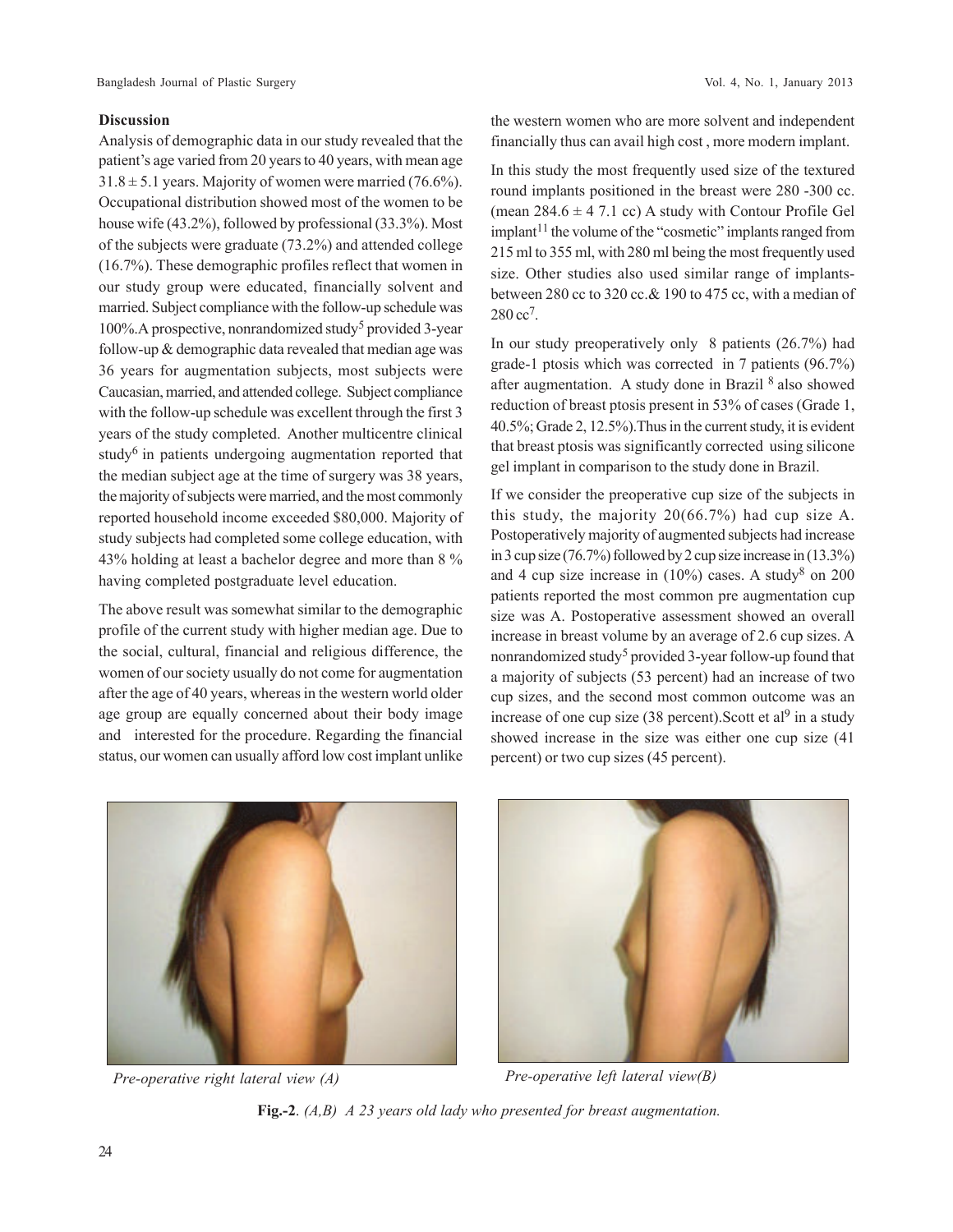Breast Augmentation in Bangladesh with Silicone Gel Implants Anam S et al. Anam S et al.



*Post-operarive right lateral view (C) Post-operative left lateral view (D)*

*Fig.-2: (C,D )post-operative pictures after insertion of 260 cc of implant.*





*(A) Preoperative Markings (B) Inframammary Incision Marking*



*(C) Subglandular pocket for placement of implant created (D) Implant taken out of sealed container*



**Fig.-3:** *A-D Operative picture of subglandular implant placement*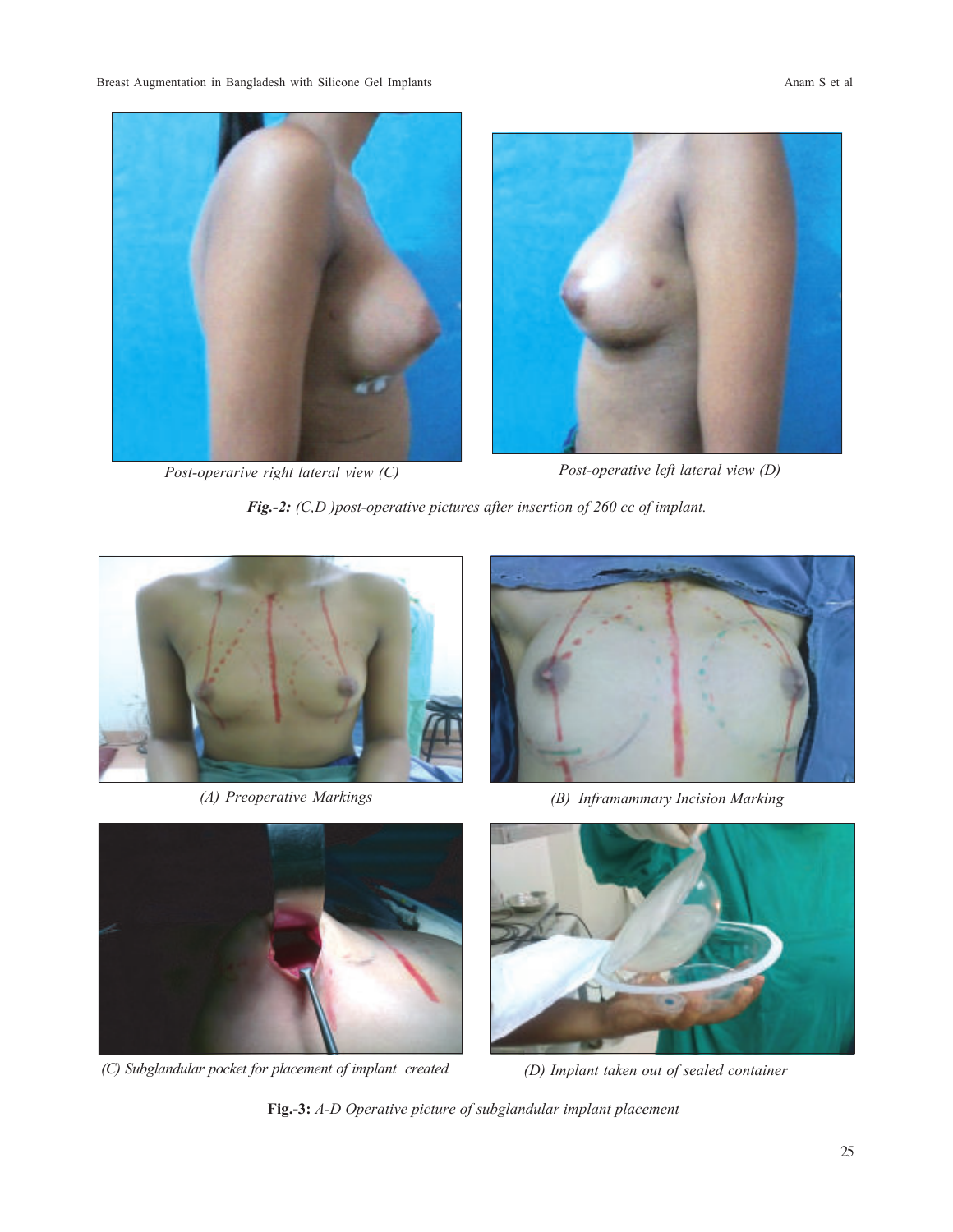Bangladesh Journal of Plastic Surgery Vol. 4, No. 1, January 2013



*(E) Insertion of the implant in the subglandular pocket (F) Implant in the right breast*







**Fig.-3:** *E-H Operative picture of subglandular implant placement (G) Implant with drain in situ (H) Inframammary skin incision closed*

Most of the studies including our study reported significant increase in cup size after implantation but our study gained more increase in cup size. The reason may be due to insertion of larger volume of implant subglandularly.Furthermore Asian patients have special characteristics that need to be taken into consideration when performing breast augmentation. Asian women are usually short and slim with a low body mass index and small breast compared with Westerners and African Americans. Most women consider C-cup breasts as the ideal size when they are contemplating undergoing augmentation mammaplasty.<sup>10</sup>

In this study the observer graded the aesthetic outcome as excellent in 60% cases, good in 30% and fair in 10% subjects at 6 month. No patient scored poor result. Aesthetic judgement revealed observer's satisfaction with the breast appearance by giving excellent to fair score at the end point of the study. A study<sup>11</sup> with contour profile gel implant showed 85% of the breasts were rated as soft. Current study reported soft consistency in 76.7% at the 6 month follow up. Results were nearly similar between both the studies.

Currently, in the more competitive health care area, patient satisfaction has become an issue of considerable interest.

Breast appearance was subjectively evaluated by the patients during follow-up after surgery. During the first review, all patients were satisfied with the shape but 80 percent thought the implants were too big. In the one-month review, 40 percent of patients still thought the implants were big although they liked the shape. At 6 month review, they reported satisfaction with size and shape and consistency. The women who had experienced detectable complications, i.e., visible or palpable implant conditions and hypertrophic scar were less satisfied than the women who had undergone complications leaving no visible or palpable sequelae.The most compelling finding was that 97 percent patient stated an overall feeling that their breast implantation had been advantageous and subject satisfaction remained high during 6 months after implantation. According to the VAS, good-tovery good patient satisfaction was observed in 93.3% cases.In our series, none of these patients requested revision surgery. Similar result was seen in a survey done in Brazil<sup>12</sup> on their experience with PERTHESE silicone breast implants showed over 97% of patients were satisfied with the surgery results, with 79.6% of patients rating the surgery results as excellent. Less than 1% patients were not satisfied with the surgery results.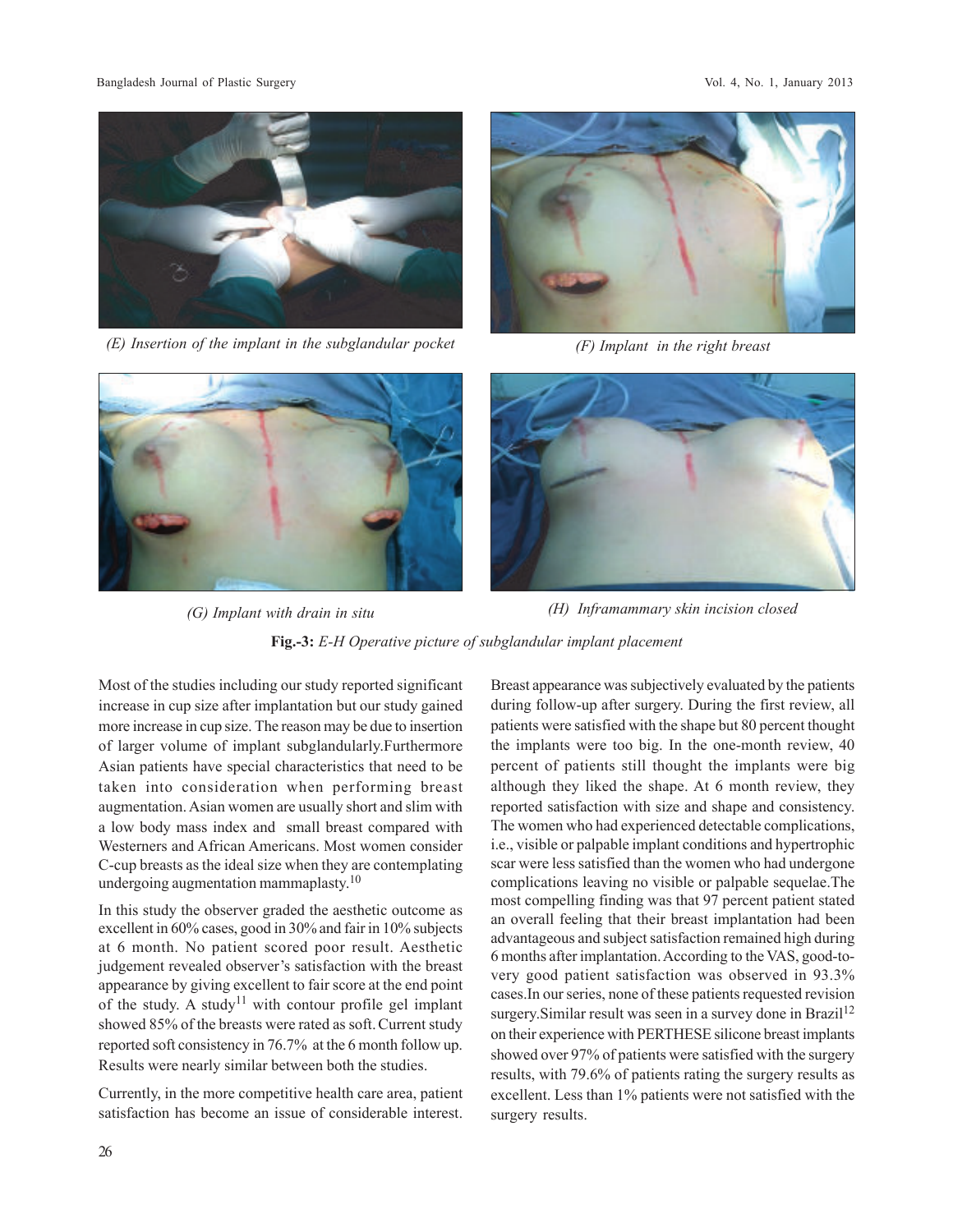The overall assessment of breast aesthetics by the observer and patient yielded comparable results with high degree of satisfaction. Other different studies<sup>8,13</sup> showed patients and observer satisfaction with breast augmentation was over 90%. Results were similar with our study.

In the current study early experience shows that silicone gel implants are well accepted by the patients, without any serious aesthetic complications as malposition or capsular contracture. None of our patients experienced any capsular contracture during the short study period. This is in accordance with the findings of Bogetti et  $al<sup>11</sup>$  in a small study of sub glandular breast augmentation with soft cohesive silicone gel implants. It has been hypothesized that this may be attributable to the insignificant silicone gel bleed of cohesive gel implants. For instance Heden et al implanted 1676 anatomic cohesive gel implants, and postoperative malposition occurred in only 1.1% of cases. Malposition may be more related to errors in implant selection or suboptimal techniques of pocket dissection and pocket dimensions.<sup>11</sup> Accurate pocket dissection and avoidance of over dissection, along with the use of closed suction drains, are also important factors that will promote device-tissue contact.

Postoperative problems included change of tactile sense of NAC region which was the most frequent and early adverse effect in 11 cases (36.7% of women), but was temporary in most cases and recovered fully in 9 patient at 6 month follow up. The eight cosmetic augmentation patients complained about postoperative dull pain in their augmented breasts, which gradually subsided in 6 patients within 6months after they were reassured by counselling. Several patients also experienced small seromas (5 patients, 16.7%), hematomas (3 patients, 10%) and infection in 1 patient at the first week of follow up. All resolved with conservative drainage measures and with antibiotics. Two patients had slight hypertrophic scarring; incidence of visible and/or palpable implant edges at the medial or lateral breast regions occurred in only 2 cases at 6 month. The firmness of the implant can sometimes result in palpable edge. Therefore at the end point of the study only 13.3% patient had altered nipple sensation and dull aching breast pain; also 13.3% patient had implant visibility /palpability and hypertrophic scar. The overall implant-related cosmetic complication rate was 13.3%.Sensory changes in the nipple-areola complex and periodical pain in the breasts seem to be common after such surgery.

A short term study by Saify et al  $14$  showed Immediate complications comprised delayed wound healing in one case (2.63%), one case of haematoma (2.63%) and one case of seroma (2.63%), and no major late complications occurred during the 1-year follow-up period. The study concluded that most short-term postoperative adverse effects following cosmetic implantation are clinically insignificant and do not require treatment. The inference was similar to our study. According to Fruhstorfer B H 11 no serious aesthetic complications such as implant malposition or significant capsular contracture were observed. A long-term study done in Copenhagen<sup>15</sup> reported serious capsular contracture (Baker III and IV) was found in 62% of patients. Twenty implants (6%) in 13 women were recorded as ruptured. Visible implant folds were seen in 19 breasts (6%) and breast augmentation had prolonged breast pain, 8.3% had changes in sensibility, 0.8% had visible skin wrinkles, and folds were palpated in 1.2% of women , the majority of the women were troubled by either some (31%) or serious (36%) breast hardness (capsular contracture). Eighteen percent reported breast pain, in most cases graded as moderate.

None of the patient in our study experienced any vital complications and the pattern of complication occurred were more or less consistent with the short term studies by Saify et al<sup>14</sup> and study Fruhstorfer BH $^{11}$ .But long-term studies like the done in Copenhagen<sup>15</sup> presented serious complications as capsular contracture, implant malposition or rupture probably due to longer follow up period ,large population size, and use of long-term cosmetic breast implants dating back to the beginning of the implantation era,. These serious conditions were not seen in the present study. Handel et al have reported that the risk of capsular contracture increases with follow-up time, regardless of type, filler material (textured versus smooth), or surface of implant<sup>14</sup>

Independent review bodies have evaluated the available data on silicone breast implants and concluded that there is no convincing evidence of an association between implants and breast cancer, connective tissue diseases, other rheumatic conditions, neurologic disorders, or effects among offspring. Concerns regarding potential health effects of silicone breast implants have recently shifted from longterm illnesses to postoperative local complications.

#### **Limitations of the present study**

This study is limited by small sample size, not large enough for a representative data and short length of follow-up. The present study has a post-operative follow up period of only 6 months.A longer period of follow up may yield results like the rates for key complications (i.e. contracture, reoperation, explantation, and rupture) as reported in other long-term studies.

## **Conclusions and recommendations**

Our findings support the short-term safety and effectiveness of the cohesive breast implants.Breast augmentation by